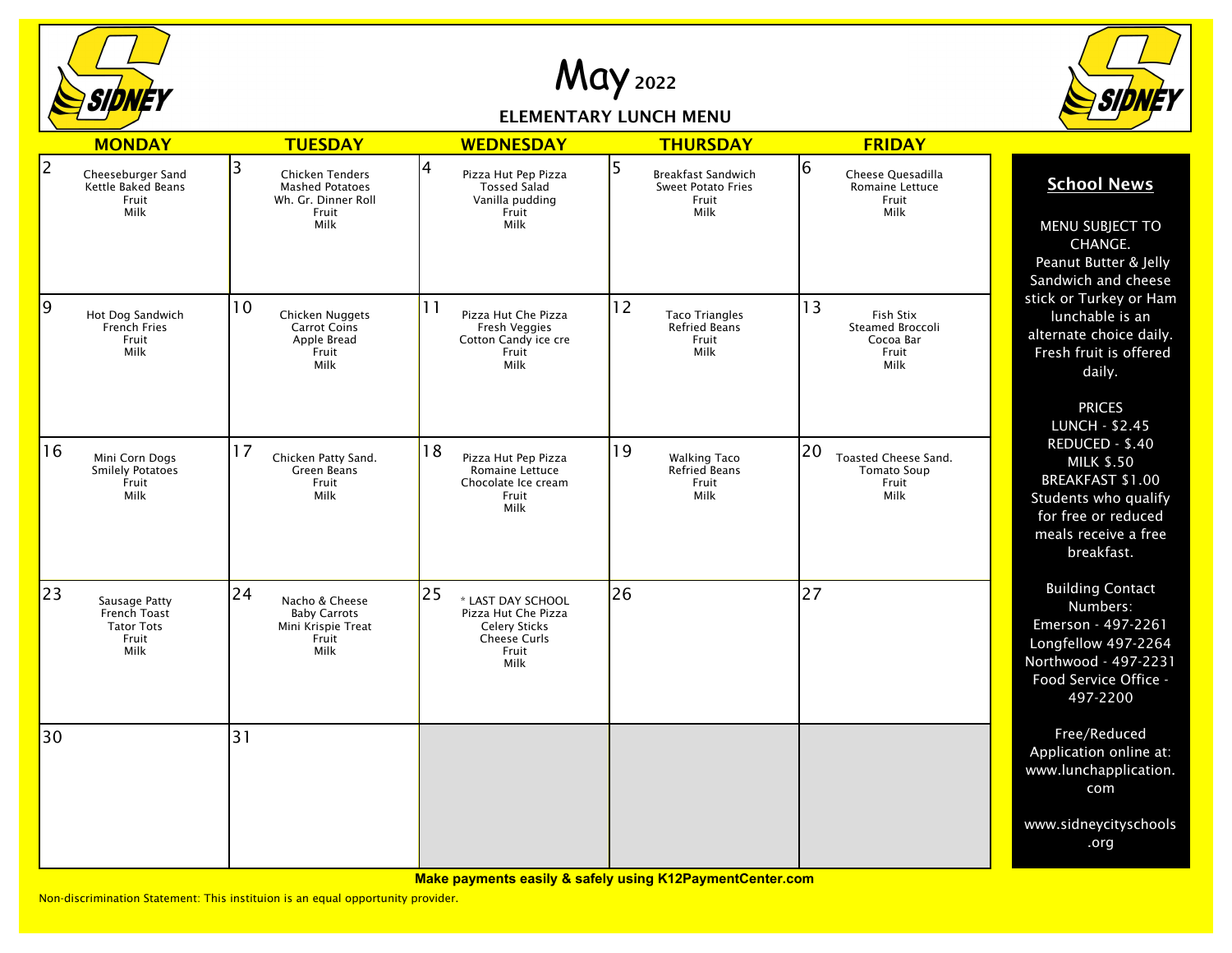| <b>Serving Date</b> | Recipe                                  | <b>Allergens</b>                                     |
|---------------------|-----------------------------------------|------------------------------------------------------|
| 05/02/2022          | R-0199 - Cheeseburger Sandwich          | Milk, Wheat, Soybeans                                |
|                     | R-0255 - Milk                           | Milk                                                 |
|                     | R-0484 - Uncrustable (Elem/MS)          | Milk, Peanuts, Wheat, Soybeans                       |
| 05/03/2022          | R-0236 - Chicken Tenders                | Wheat, Soybeans                                      |
|                     | R-0255 - Milk                           | Milk                                                 |
|                     | R-0297 - Wh. Gr. Dinner Roll            | Wheat                                                |
|                     | R-0308 - Mashed Potatoes (Elem/MS)      | Milk                                                 |
|                     | R-0484 - Uncrustable (Elem/MS)          | Milk, Peanuts, Wheat, Soybeans                       |
| 05/04/2022          | R-0255 - Milk                           | Milk                                                 |
|                     | R-0484 - Uncrustable (Elem/MS)          | Milk, Peanuts, Wheat, Soybeans                       |
|                     | R-0656 - Pizza Hut Pep Pizza            | Milk, Wheat                                          |
|                     | R-0719 - Vanilla pudding                | Milk                                                 |
| 05/05/2022          | R-0205 - Sweet Potato Fries             | Soybeans                                             |
|                     | R-0255 - Milk                           | Milk                                                 |
|                     | R-0484 - Uncrustable (Elem/MS)          | Milk, Peanuts, Wheat, Soybeans                       |
|                     | R-0660 - Breakfast Sandwich             | Milk, Eggs, Wheat, Soybeans                          |
| 05/06/2022          | R-0255 - Milk                           | Milk                                                 |
|                     | R-0484 - Uncrustable (Elem/MS)          | Milk, Peanuts, Wheat, Soybeans                       |
|                     | R-0678 - Cheese Quesadilla              | Milk, Wheat, Soybeans                                |
| 05/09/2022          | R-0255 - Milk                           | Milk                                                 |
|                     | R-0259 - Hot Dog Sandwich               | Wheat                                                |
|                     | R-0484 - Uncrustable (Elem/MS)          | Milk, Peanuts, Wheat, Soybeans                       |
| 05/10/2022          | R-0255 - Milk                           | Milk                                                 |
|                     | R-0258 - Chicken Nuggets                | Wheat, Soybeans (soy)                                |
|                     | R-0484 - Uncrustable (Elem/MS)          | Milk, Peanuts, Wheat, Soybeans                       |
|                     | R-0661 - Apple Bread                    | Milk, Eggs, Wheat, Soybeans, facility Nut FREE       |
| 05/11/2022          | R-0255 - Milk                           | Milk                                                 |
|                     | R-0484 - Uncrustable (Elem/MS)          | Milk, Peanuts, Wheat, Soybeans                       |
|                     | R-0657 - Pizza Hut Cheese Pizza         | Milk, Wheat                                          |
|                     | R-0937 - Cotton Candy ice cre-Hershey's | Milk                                                 |
| 05/12/2022          | R-0255 - Milk                           | Milk                                                 |
|                     | R-0289 - Taco Triangles (Elem/MS)       | Milk, Wheat, Soybeans                                |
|                     | R-0484 - Uncrustable (Elem/MS)          | Milk, Peanuts, Wheat, Soybeans                       |
| 05/13/2022          | R-0255 - Milk                           | Milk                                                 |
|                     | R-0363 - Fish Stix                      | Milk, Wheat                                          |
|                     | R-0484 - Uncrustable (Elem/MS)          | Milk, Peanuts, Wheat, Soybeans                       |
|                     | R-0487 - Cocoa Bar                      | TreeNuts (equipment also processes), Wheat, Soybeans |
| 05/16/2022          | R-0255 - Milk                           | Milk                                                 |